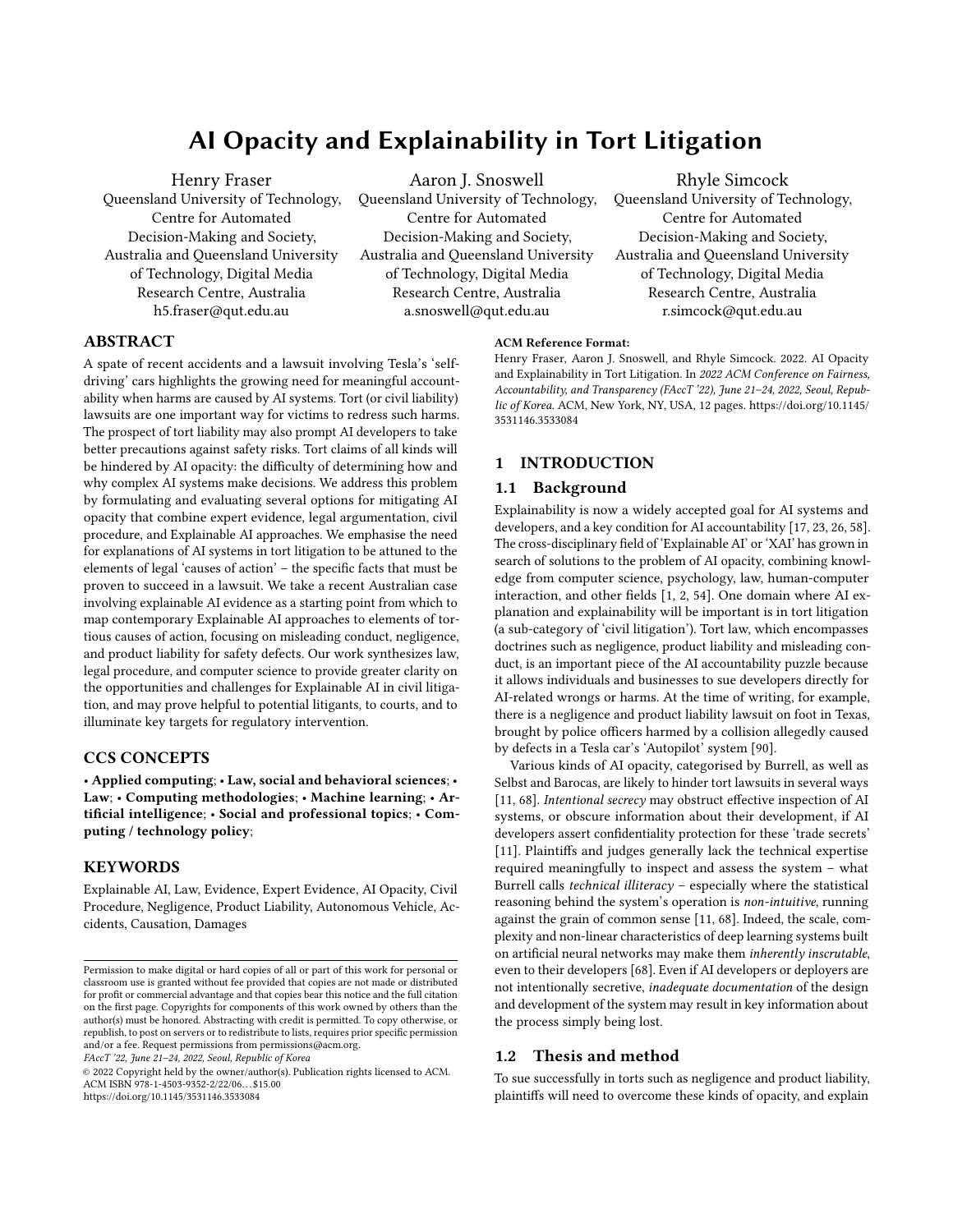how the AI system harmed them. As Wachter, Mittelstadt and Russell observe, explanations of algorithmic systems need not only serve the purpose of enhancing general public understanding of how the systems function. The scope and content of explanations should be driven by the goal or action they are intended to support [\[74\]](#page-11-5).The kinds of explanation required in tort litigation are distinctive. It will not necessarily be useful to provide a general explanation about how an AI system works, or how it arrived at a certain decision. What is required is to prove to the court that some characteristic of the system, or some conduct in developing and deploying the system, or some relationship between the two, falls short of the relevant legal standard. It is necessary to provide explanations that are salient to the 'elements' of the 'cause of action' in suit - the set of facts that must be proven to succeed.

This paper considers and evaluates options for dealing with AI opacity in tort litigation. Focusing on the torts of negligence, product liability and misleading and deceptive conduct, we identify the most pressing challenges for litigants and courts, and highlight intriguing opportunities for the use of XAI methodologies. (We will use the term 'XAI' as a shorthand for computer science techniques, rather than the broader aspects of explanation of AI systems). We concentrate on the laws of England and Wales ('UK'), Australia and the United States, focusing on key mid-level issues that are fairly consistent across jurisdictions, and avoiding detailed analysis of jurisdictional idiosyncrasies. We reflect on the degree of access to AI systems required for tort claims; the legal procedural means of obtaining such access; what kinds of information different technical XAI methods can provide; the practices (such as the giving of expert evidence) available to convey complex technical information to courts; and the kinds of legal creativity required to bring all these parts together in factual and legal arguments capable of persuading judges.

#### 1.3 Structure and key findings

In part 2 we discuss related literature. In part 3 we use the recent Australian case of ACCC v Trivago, one of the world's first tort cases involving XAI [\[80,](#page-11-6) [100\]](#page-11-7), as a launching point for discussion. We distil several lessons about combining legal procedure, expert technical XAI evidence, and parsimonious legal reasoning to overcome AI opacity in a tort claim. In part 4, we assess the extent to which the approach in Trivago may be generalised to claims of negligence, or product liability for design defects. In part 5, we consider relatively straightforward extrapolations of the approach in Trivago. In part 6, we consider what to do when explanations of the kind achieved in Trivago are not feasible, highlighting opportunities for creative legal argument using innovative, probabilistic, counterfactual legal reasoning and XAI methods. The innovative approaches we formulate will not be easy to pull off. Still, they could allow some plaintiffs to work backwards from an accident to give concrete evidence of negligence or a defect where the cause of harm is initially unknown. In that respect, the strategies we explore have the potential to make inroads on one of the thorniest problems that plaintiffs face in any claim for negligence or product liability for a safety defect, regardless of whether AI is involved.

## 2 RELATED WORK

Existing scholarship has examined the impact of opaque algorithmic systems on contemporary evidentiary and litigation practices. There is considerable emphasis on the need for explainable AI in the context both of civil [\[5,](#page-10-6) [13,](#page-10-7) [18,](#page-10-8) [34\]](#page-10-9) and criminal [\[43,](#page-10-10) [49,](#page-10-11) [75\]](#page-11-8) lawsuits, and judicial review of government decision-making [\[8,](#page-10-12) [15,](#page-10-13) [43,](#page-10-10) [72\]](#page-11-9). Several scholars have expressed concern that AI opacity may impact due process [\[8,](#page-10-12) [15,](#page-10-13) [16\]](#page-10-14). One primary pre-occupation is the difficulties that arise when confidentiality and trade secrets in relation to valuable algorithms, data and know-how stand in the way of proper inspection and review of automated decisions [\[9,](#page-10-15) [15,](#page-10-13) [22,](#page-10-16) [43,](#page-10-10) [49,](#page-10-11) [75\]](#page-11-8). Another line of work examines whether (and how) civil liability laws such as negligence and product liability will adapt to accommodate harms caused by AI systems, for instance focusing on the difficulty of attributing responsibility for harms involving the actions of unpredictable autonomous systems, and the difficulties in applying traditional concepts such as foreseeability [\[7,](#page-10-17) [10,](#page-10-18) [14,](#page-10-19) [31,](#page-10-20) [32,](#page-10-21) [39,](#page-10-22) [41,](#page-10-23) [47,](#page-10-24) [56,](#page-11-10) [67,](#page-11-11) [69,](#page-11-12) [73,](#page-11-13) [77\]](#page-11-14). While these scholarly contributions lay important foundations, progress towards workable solutions requires consideration of practical challenges for explainable AI in context. There is a small body of work that delves deeper into context, sketching out partial solutions to specific problems in law and litigation [\[18,](#page-10-8) [34,](#page-10-9) [35,](#page-10-25) [45,](#page-10-26) [55,](#page-11-15) [74\]](#page-11-5). Our motivation is to add to this important body of work, contributing practically applicable knowledge at the intersection of tort law, evidence law, civil procedure and contemporary XAI methodologies.

## 3 CASE STUDY: ACCC V TRIVAGO

The recent Australian case of *ACCC* v Trivago shows how XAI, expert evidence, pragmatic application of civil procedure, and creative legal argumentation can be combined in tort litigation [\[80,](#page-11-6) [100\]](#page-11-7). (As the judgment on appeal reproduced the trial judgment very closely, our references to Trivago and paragraph pinpoints refer to the first instance judgment). The case involved misleading and deceptive conduct, and deceptive misrepresentation under sections 18 and 29(1)(i) of the Australian Consumer Law. The Australian Competition and Consumer Commission ('ACCC') alleged that Trivago, a travel and accommodation comparison website, mislead consumers into believing that the Trivago website would identify the cheapest available rates for a hotel room in response to a consumer search.

A focal point for the case was Trivago's "Top Position Offer", an algorithmically generated promotional deal presented to consumers as the cheapest available offer for an identified hotel (para 29). The case turned partly on whether the Top Position Offer was determined by price, or by commissions paid to Trivago by online booking providers (para 12). Accordingly, the parties needed to explain how Trivago's ranking algorithm generated the Top Position Offer. Each party called expert witnesses to give evidence, and both experts used XAI methods to identify the relative importance of each of the factors influencing the generation of the Top Position Offer (para 106-121). While there was some disagreement as to the true weighting of each factor, the evidence was sufficient to show that the algorithm's real characteristics and operations were not consistent with Trivago's claims about the algorithm.

The case showcased a range of approaches to overcoming intentional secrecy, technical illiteracy, and inherent inscrutability. It is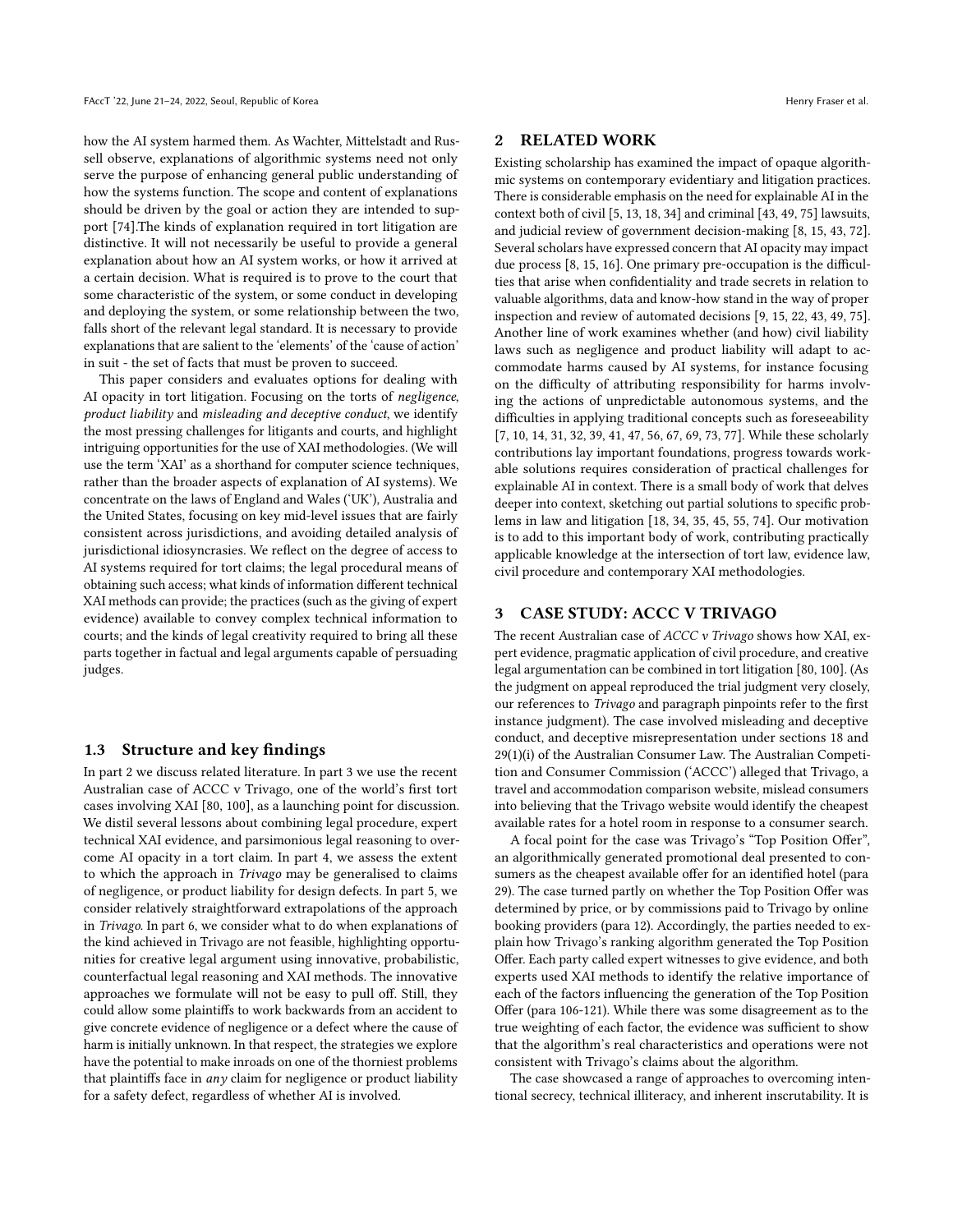AI Opacity and Explainability in Tort Litigation FACCT of AccT '22, June 21–24, 2022, Seoul, Republic of Korea

particularly significant as an example of a plaintiff's generating explanations of opaque AI systems that are sufficient to succeed in a lawsuit with only partial access to the system. We deal with each of these matters in turn below.

# 3.1 Dealing with intentional secrecy with discovery and disclosure regimes

Most AI scholars are familiar with the Loomis case in the US, where intentional secrecy obscured important information about an AI sentencing tool in the appeal of a criminal sentence [\[99\]](#page-11-16). Odd though it may seem, outcomes of this kind are less likely in civil cases. The process of gaining access to information from opposing parties in litigation is known as 'discovery' or (in the UK) 'disclosure and inspection' of documents (we will use 'discovery' as a catch-all). In common law jurisdictions, including the UK, Australia and the US, it is common for parties to give discovery of confidential information in civil litigation, with special confidentiality regimes set up to protect the information from public disclosure [\[95,](#page-11-17) [104,](#page-11-18) [105,](#page-11-19) [108,](#page-11-20) [109,](#page-11-21) [113\]](#page-11-22). However, in some jurisdictions, especially in the US, protective orders and confidentiality regimes can be particularly burdensome, making serious inspection and analysis of software unduly difficult [\[50,](#page-10-27) [118\]](#page-11-23).

It is encouraging (though not surprising in the Australian context) that the trial judge in Trivago used established discovery and court practices to deal effectively with problems of intentional secrecy. Trivago's Top Position Algorithm was confidential and commercially sensitive, but the ACCC's case depended on obtaining access to it. As is common, the court balanced the parties' competing interests with a confidentiality regime that limited access to the confidential material to members of the court, the independent experts retained by both parties and related support staff [\[79\]](#page-11-24). Under this confidentiality regime, the court was also closed for the oral testimony of the expert witnesses and any reference to commercially sensitive information about Trivago's proprietary algorithm was redacted from court transcripts. Judgement was delivered at a level of generality that avoided any express reference to confidential aspects of Trivago's Top Position Algorithm (see para 94).

# 3.2 Dealing with technical illiteracy - expert evidence and efficient procedure

Merely accessing information about an AI system through discovery will not be helpful if the technical illiteracy of plaintiffs and judges prevents them from interpreting it. (Those to whom the label is applied may prefer something less condescending – lack of expertise, perhaps – but to avoid confusion we'll stick with Burrell's established category). Fortunately, courts and plaintiffs are not required to go it alone. Courts regularly deal with complex technical information in matters ranging from patent disputes to financial regulation to medical negligence. The conventional way to handle these kinds of issues is to obtain the assistance of 'expert witnesses', and courts have a long history of doing so [\[29\]](#page-10-28). Consistent with convention, the parties in the Trivago case called on experts to assist the court in understanding what factors influenced whether the Trivago algorithm selected an offer as the Top Position Offer. Procedure for the delivery of expert evidence largely followed standard court practice where one or more parties intend to call

expert witnesses to give evidence on similar issues [\[24\]](#page-10-29). The considerable power of the ACCC, as Australia's national competition and consumer law regulator, enabled it to dictate the agenda. It posed 9 questions about the algorithm to its own expert witness; which then became the main focus for factual dispute. Following two separate reports from each party's independent experts, the experts conferred to provide a joint report structured around those nine questions (para 92). The experts delivered their evidence concurrently in closed a court session similarly structured around the nine questions outlined in the joint report (see paras 108-109).

#### 3.3 XAI with constrained access to AI systems

Trivago shows that the choice of explainable AI methodology, and therefore the type of evidence provided, will be shaped by the level of access to an algorithm and its underlying documentation. Each of the independent experts approached the method of explaining the weights of the algorithm's features in different ways. The ACCC expert 'reverse engineered' the Top Position Algorithm based on logged data that Trivago had provided in discovery for three separate dates across four capital cities (para 109). He chose this method because he had not, at the time, received the actual 'weights' used in the Trivago algorithm. In doing so, the Trivago expert used a Gradient Boosting Model, a prediction model composed of an aggregate of weak prediction models – in this case decision trees (para 108-111). The Trivago expert, by contrast, had full access to the system, and therefore did not need to rely on reconstructing a surrogate model.

Some explainable AI methods require full access to the algorithm and data on which the system was trained. Others, as the case highlights, only require access to an algorithm's outputs or inputs. The broader point is that XAI in litigation is still possible with less-than-total access to an AI system, its documentation, and the data on which it was trained – though naturally explanations are likely to be more robust if they are based on a greater degree of access. We take up this issue and its more general implications for tort litigation in more detail in part 4 below.

# 3.4 A parsimonious approach to explanation confined to the issues in suit mitigates inherent inscrutability

One of the most notable things about Trivago is the parsimony of the trial judge's reasoning in relation to XAI evidence. Commentators often point out that XAI cannot produce complete or perfectly reliable explanations of the operations of opaque AI systems [\[20\]](#page-10-30). But the court managed this problem pragmatically. Disagreement between the experts as to which of their explanations was superior was ultimately neutralised by the court's insistence that the independent experts confer for a joint report. This process efficiently brought to light the key points of contention, as well as points of agreement, simplifying and expediting analysis of the issues. The joint report revealed that, regardless of the XAI method, there was clear convergence on the fact that commissions paid were at least the second most significant in determining the Top Position Offer, and that this offer was often not the lowest priced option (para 121). In the court's view, this was sufficient to show that the operation of the algorithm contradicted claims that the algorithm made it easy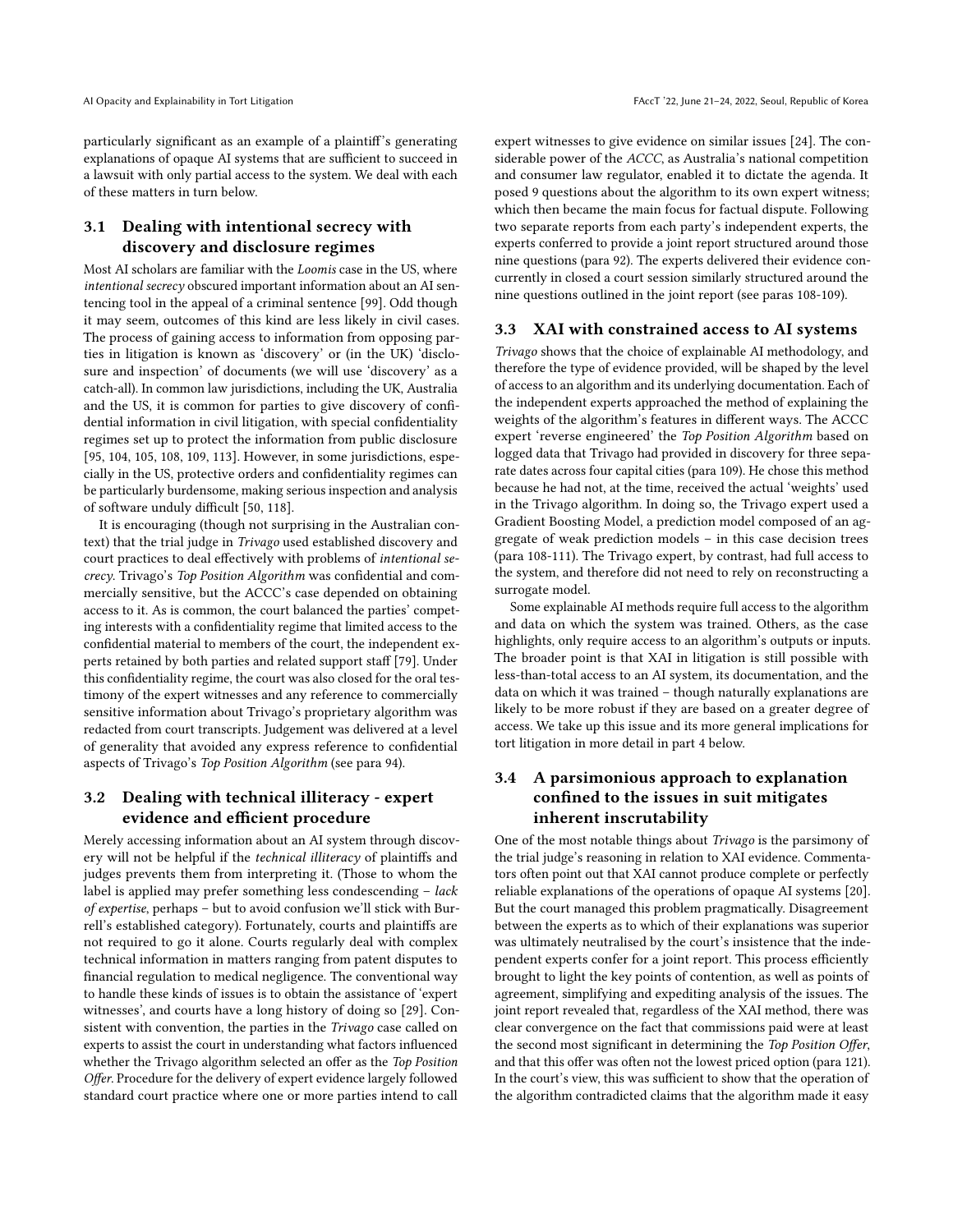for users to find the best priced options [\[80,](#page-11-6) [100\]](#page-11-7). The court was willing to accept that there was more than one method for explaining Trivago's Top Position Algorithm; that none of the methods used was infallible; but that convergence of different methods on key findings was persuasive evidence. This point is critical. Courts are accustomed to reconstructing events from less-than-perfect explanations: indeed, it is one of their main functions. In litigation, it is not necessary to explain perfectly how an AI system works. The aim of explanation is rather to provide evidence that is relevant to the cause of action in suit, and sufficiently reliable to assist the court in making an informed judgment about 'what happened'.

## 4 GENERALISING FROM TRIVAGO TO OTHER TORTS

The Trivago case is an encouraging example of litigants and a court cooperating to overcome AI opacity in a lawsuit concerning misleading conduct and representations. The approach to XAI in Trivago is likely to be relevant to parallel torts for deceptive conduct in the US [\[110\]](#page-11-25) and UK [\[117\]](#page-11-26) as well as other civil suits where the critical factual issue is whether there has been a misrepresentation about an AI system (e.g. suits for fraud, misrepresentation, mistake, estoppel, etc.). Certainly, Trivago serves as a good blueprint for the use of discovery and good management of expert evidence to significantly mitigate problems of intentional secrecy, inadequate documentation, non-intuitiveness and technical illiteracy. With regard to inherent inscrutability, Trivago shows how important it is that practices around discovery and disclosure in civil litigation converge on a level of access to algorithms and documentation that actually permits meaningful explanation – for example via reverse engineering.

But does the Trivago approach generalise well to other torts, where the explanation required involves more nuance and complexity than an inquiry into whether a statement about the AI system is true or false? We explore that question below, reflecting on:

- possible levels of access to AI systems that could be granted in the context of discovery;
- the basic elements of product liability for a design defect, and negligence (two 'bread and butter' torts).

This leads into a discussion in the sections 5 and 6 of the opportunities and challenges for proving these causes of action given varying degrees of access.

## 4.1 Three levels of access to AI system models

We outline three different levels of access that a plaintiff could be granted to an AI system's model, shown in Table [1.](#page-4-0) There is, of course, room for discussion about how to categorise degrees of access, but our categorisation at least provides a starting point for that discussion. In the first place, 'debugging access' to a model is the most comprehensive. It entails a level of access to a model's function that the model developer would herself have during development or to identify bugs in the function of their model. For instance, the defendant could provide a virtual machine or Docker image with all supporting libraries, the development environment, and complete supporting infrastructure installed, and with the model implementation code and a checkpoint file with deployed model parameters.

Perhaps more realistically, a plaintiff could be granted 'query access' to a model, which amounts to the ability to specify arbitrary model inputs and observe the computed model outputs. The defendant could, for example, provide a compiled binary program that included an implementation of the AI system to be run locally by the plaintiff. Alternatively, the developer could provide an Application Programming Interface (API) for a server which hosts a running instance of the AI system.

Finally, the weakest form of access is 'descriptive access', where the plaintiff does not have a model instance that can be queried, as in 'debugging' and 'query' regimes. For example, if a defendant provides access to an AI system's algorithm, but does not provide a corresponding checkpoint file with the actual parameters of the model which are used at deployment time, then this amounts to descriptive access, and an expert witness will only be able to make general statements about the behaviour of the model as deployed. Descriptive access might even be confined to documentation about the data and training configuration that was used to construct the deployed AI system.

All this said, it is important to remember that AI systems consist of more than just a predictive model which is used in a vacuum. Technical elements used during training to derive a model's parameters (such as data, training configuration, loss functions etc.) may also prove useful to a plaintiff, to say nothing of the broader sociological factors such as the institutional, historic and cultural context in which a given system is developed. For instance, inspecting the dataset used to train an AI system might reveal systemic issues that could bear on the behaviour of the deployed system after training [\[63\]](#page-11-27), while analysis of the sociological context of the system's development could reveal aspects of the defendant's practices and procedures that bear on questions of liability [\[21,](#page-10-31) [25,](#page-10-32) [57,](#page-11-28) [64\]](#page-11-29). We acknowledge that these will be important considerations in tort claims, however our focus here is on how AI explainability methods could contribute to overcoming AI model opacity, so we defer these considerations to future work.

Where a plaintiff seeks discovery of data or training configuration details, a defendant could provide labelled (input and output), or unlabeled (input only) data instance(s) to a plaintiff, which could in turn be drawn from training, testing, or validation datasets. On the other hand, a defendant may provide the input and/or output specification(s) (i.e. the data structures), without any specific data instances. To further complicate matters, the loss, gain, or reward function(s) optimized by a system (and associated hyper-parameters), as well as the optimizer (and associated hyper-parameters) used to train the system to its final configuration [\[3,](#page-10-33) [52,](#page-11-30) [62\]](#page-11-31) are of similar import to the data.

The complexity of these inter-related parts leaves room for creativity in seeking discovery of AI system details on behalf of the plaintiffs. For example, a defendant might resist providing query access to their AI system's model, but if the system is available in a public fashion (for instance, a recommender engine underlying the function of generally accessible website, or a specific software version on a generally available autonomous vehicle), the plaintiff could systematically query this version of the system to gain a form of rate-limited query access to the AI system model. Recall, in Trivago, the decision to use a reverse engineering approach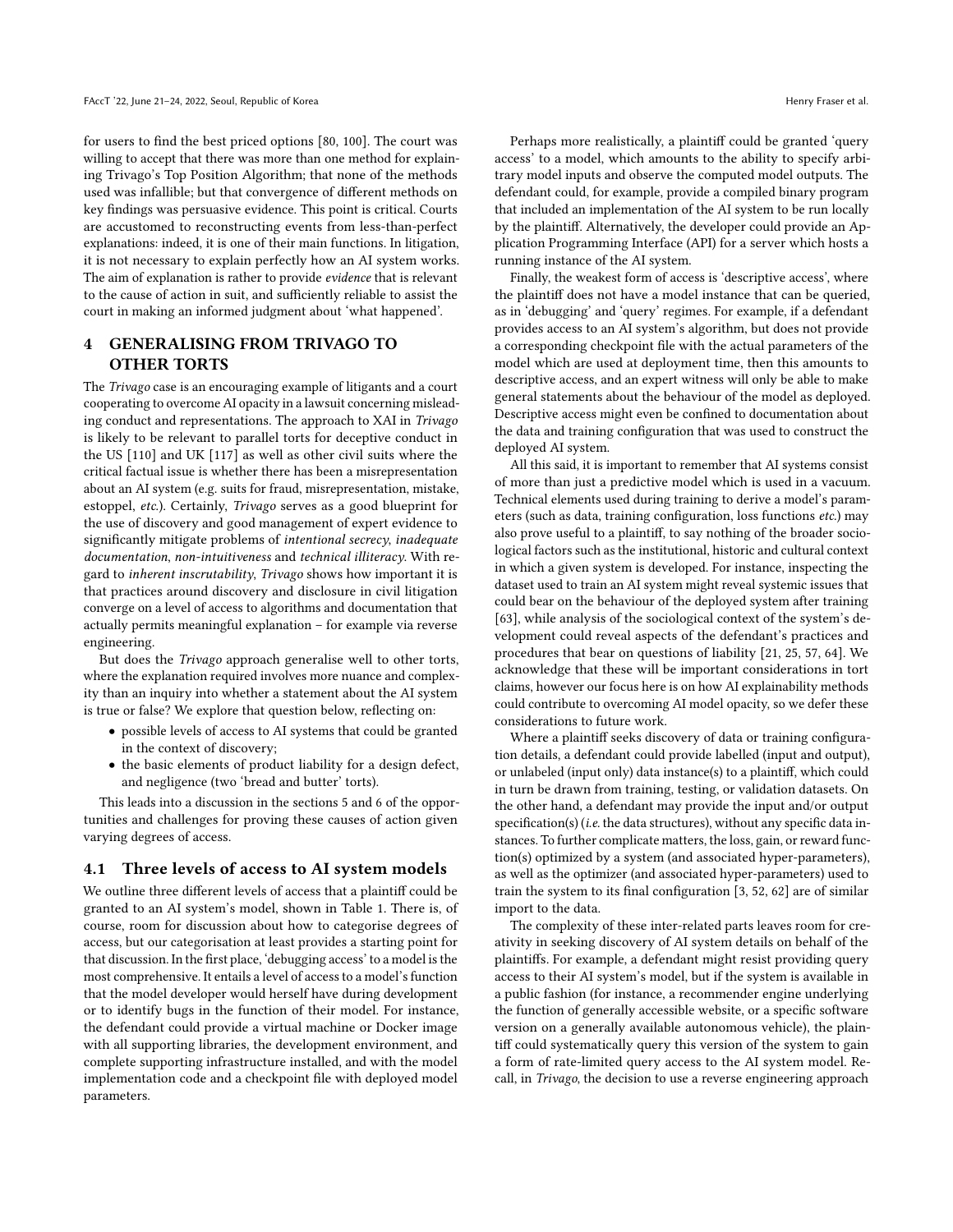<span id="page-4-0"></span>

|                           | Description of architecture, pseudo or<br>actual model source-code without<br>corresponding checkpoint files | Specify model inputs and observe<br>model outputs | Incrementally step-through<br>model processing, observe<br>intermediate calculations |
|---------------------------|--------------------------------------------------------------------------------------------------------------|---------------------------------------------------|--------------------------------------------------------------------------------------|
| <b>Debugging Access</b>   |                                                                                                              |                                                   |                                                                                      |
| <b>Query Access</b>       |                                                                                                              |                                                   |                                                                                      |
| <b>Descriptive Access</b> |                                                                                                              |                                                   |                                                                                      |

Table 1: Levels of AI system access, and the corresponding affordances they offer a plaintiff

by ACCC's expert was shaped by the level of system access provided under disclosure and the nature of the impugned ranking algorithm. Similarly, given discovery of certain combinations of the above elements (e.g. descriptive access to the model as well as labelled training data, and the loss function and optimizer used), plaintiffs might be able to re-construct a version of the AI system that mimics the behaviour of the true system as deployed.

## 4.2 What needs to be explained in product liability and negligence claims

The ACCC is an experienced and strategic regulator and litigant so it should come as no surprise that it framed its legal claim in Trivago in such a way as to simplify the XAI inquiry. The essential question that the XAI experts were called upon to answer was essentially a true or false question: were the value weights of the algorithm consistent with Trivago's marketing claims about how the algorithm worked? Other causes of action require explanations that go beyond Boolean queries, meaning the opacity and XAI challenges are tougher. We consider two 'bread and butter' torts: product liability claims for safety defects and negligence claims. Product liability may apply to AI embodied in physical products, but may also apply to purely virtual AI systems depending on jurisdiction [\[10,](#page-10-18) [36,](#page-10-34) [38,](#page-10-35) [48,](#page-10-36) [73,](#page-11-13) [81\]](#page-11-32). Negligence has a broad application to software whether physically embodied or provided as a service (one of the main reasons it is worth thinking about carefully as a mechanism for AI accountability).

4.2.1 Product liability for a safety defect. In a product liability suit for a safety defect in the UK, Australia and some US states, a plaintiff must prove they suffered harm as a result of a safety defect in the product. To show that the product is defective, the plaintiff must show that the safety of the product is not what persons are generally entitled to expect [\[73,](#page-11-13) [106,](#page-11-33) [107\]](#page-11-34). In other US states a key question in product liability for design defects is whether there exists a 'reasonable alternative design' [\[116\]](#page-11-35). The gist of the reasonable alternative design test is that the defendant could have created a modified version of the system that would been safer at a cost that is reasonable in relation to the degree of risk reduction [\[86\]](#page-11-36). In the UK (and throughout Europe) a product may be found defective even if there was no reasonable alternative design, and in Australia the status of the test is unclear [\[6,](#page-10-37) [78\]](#page-11-37). Regardless, evidence of a reasonable alternative design will generally be helpful in showing that a product does not meet the level of safety that the public is entitled to expect.

It is not, however, always straightforward to map the abstract concept of safety to some distinct feature of the system in the same way as it was possible for the ACCC to make their case merely by revealing the value weightings of the Trivago algorithm (though, as we show below, there are some circumstances where an approach of this kind may work). To make out a product liability claim for a safety defect with respect to an allegedly defective AI system, it would be necessary to produce an explanation that showed how safe or unsafe the system is. But safety is an abstract, emergent property of a system. Perceptions of safety depend in part on social norms. Safety is hard to reduce to a Boolean true or false.

4.2.2 Negligence. If product liability involves explanation that is more complex than for misleading conduct claims, negligence is more complicated still. Negligence has 3 interacting elements. Plaintiffs in negligence must prove that:

- the defendant (the person being sued) owed the plaintiff a duty of care (duty);
- the defendant breached that duty by failing to exercise the degree of precaution that would have been reasonable in the circumstances (breach); and
- the breach of duty caused the harm to the plaintiff (causation) [\[88,](#page-11-38) [115\]](#page-11-39).

The place for XAI here is in showing the causal connection between breach of duty in the development of the system and the harm caused. After all, one way to define an explanation is as an attribution of causal responsibility [\[42\]](#page-10-38). In the UK and Australia, plaintiffs in negligence must show, on the balance of probabilities, that a breach of duty was a necessary condition (or sine qua non) of the harm that they suffered [\[12,](#page-10-39) [82\]](#page-11-40). In other words, plaintiffs have to prove that it is more likely than not (more than 50% likely) that the harm would have been avoided but for the defendant's breach of the duty of care [\[87\]](#page-11-41). In the United States, some courts use variations on the "but for" test for causation, while others apply a "proximate cause" test, which treats causation as a matter of degree [\[93,](#page-11-42) [103\]](#page-11-43). Regardless of whether the "but for" or "proximate cause" test applies, a key role for AI inspection and explanation is to show that a harm would have been substantially less likely to occur had the defendant exercised due care and precaution.

Courts often face difficult questions about causation in circumstances where a harm is caused by the interaction of multiple risks and actors. We confine our analysis here to scenarios where it is clear that some problem with the AI system, and not some subsequent intervening factor or person, caused the harm. Our findings will nonetheless be relevant to suits (or even non-litigious investigations) about the responsibilities of AI users or third parties, as well as AI developers and procurers, because it will almost always be necessary explain the role of the AI system itself in accidents.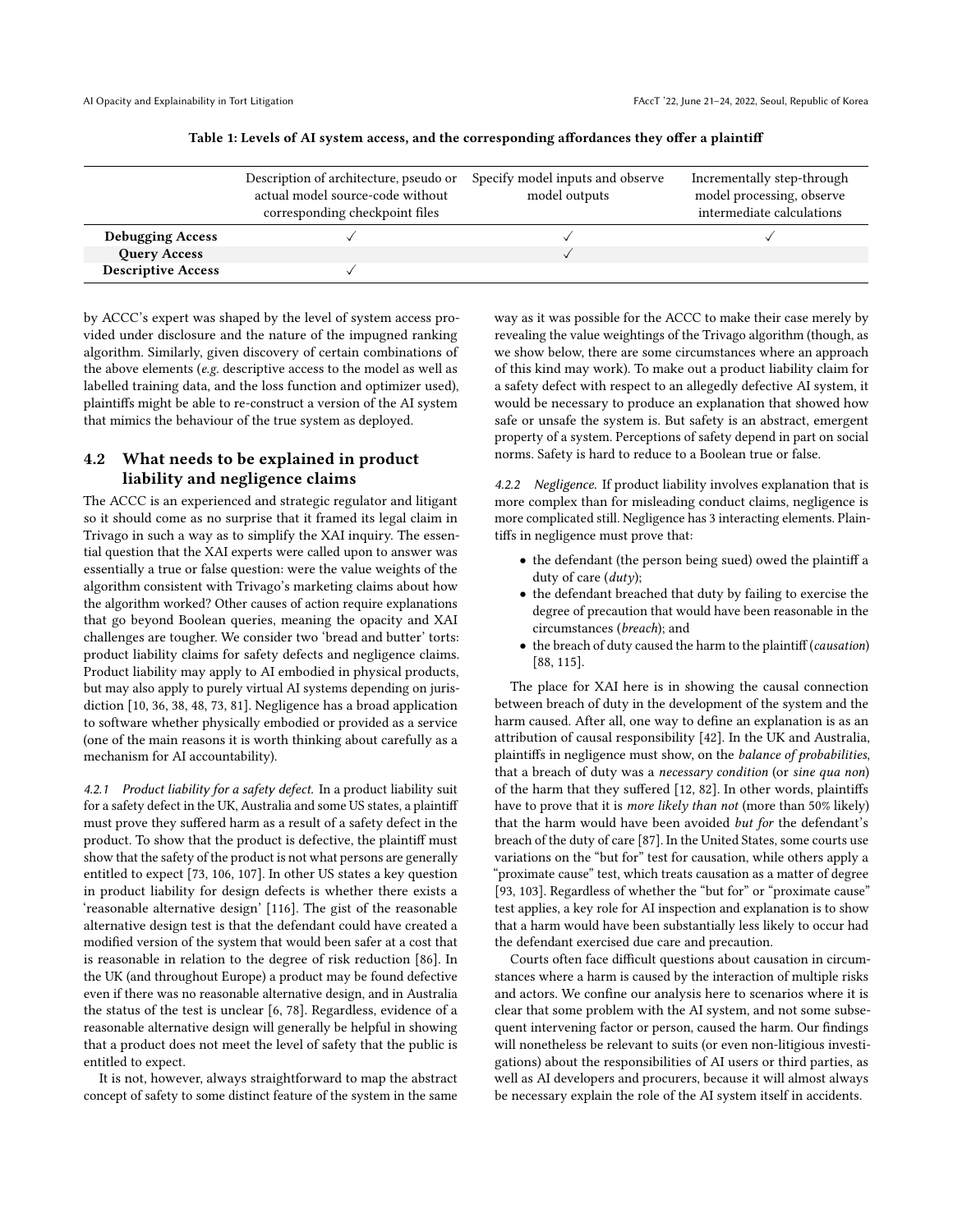The task of explaining an AI system with a view to proving that it was negligently designed or developed is fraught, but in equal measure intriguing for XAI. On the one hand, assessing the reasonableness of design choices (or in product liability, whether there was a reasonable alternative design) is very difficult, even without contending with AI opacity. This assessment essentially requires courts to redesign the impugned product, making polycentric judgments involving trade-offs between multiple factors such as cost, safety, accuracy, utility and so on [\[12,](#page-10-39) [37,](#page-10-40) [46\]](#page-10-41). In part because of this difficulty, courts generally avoid deciding cases on design issues, and there have been relatively few successful negligent design cases [\[6,](#page-10-37) [12,](#page-10-39) [70\]](#page-11-44).

On the other hand, the probabilistic ('balance of probabilities') and counterfactual ('but for') elements of the test for causation have a peculiar resonance with the statistical and counterfactual dimensions of XAI [\[54,](#page-11-2) [74\]](#page-11-5). In so far as XAI methods permit counterfactual assessments of how AI systems would behave with different data, model features or inputs, they could potentially provide evidence of causation and breach that is far more comprehensive and concrete than courts generally have in negligent design cases, or product liability cases where reasonable alternative design is in issue. We reflect below (particularly in part 6) on how this combination of challenges and opportunities plays out.

# 5 FEATURE-FOCUSED (TRIVAGO-LIKE) APPROACHES TO NEGLIGENCE AND PRODUCT LIABILITY WITH OPAQUE AI **SYSTEMS**

Let us evaluate the options available to a plaintiff in product liability or negligence for dealing with AI opacity. We consider more straightforward options here in part 5; and a more complex option in part 6. Essentially the simpler options considered here are extrapolations of the approach in Trivago, where the ACCC scoped the XAI inquiry in such a way as to resolve the issue in question by explaining a single set of characteristics of the algorithm: the 'weights'. The approach discussed in part 6 considers the case when this is unworkable because inscrutability is too deep, or there are multiple interacting factors to consider. Each option involves different degrees of system access; and each has different strengths and weaknesses. Generally, the simpler the option, the more it relies on expansive inference; and the more complex, the harder and more expensive it is to execute.

## 5.1 Avoid claims that depend on inspection of AI system

One way to avoid the difficulties with AI opacity entirely might be to choose claims that do not require inspection of the impugned AI system at all. For example, five police officers are currently suing Tesla for injuries caused by a collision that occurred when a vehicle's Autopilot system allegedly failed to detect two police cars engaged in a traffic stop with flashing emergency vehicle lights. They are suing not only for a design defect and for negligent design, but also for failures to warn of and remediate known problems, because the accident in issue was one in a series of more than a dozen that happened in similar circumstances (which are also under

investigation by the US traffic safety watchdog) [\[111\]](#page-11-45). Focusing on failure to warn and remediate sidesteps the need to access and explain an opaque AI system.

The advantage of such an approach is, of course, that it simplifies the plaintiff's inquiry. It may not, however, always be possible or desirable to wait until several harms of the same kind have occurred to frame a product liability or negligence claim in this way. Moreover, plaintiffs may wish to enhance their chances of success in court, or gain leverage for an out-of-court settlement, by making multiple claims, including for negligent or defective design. That is what the Tesla plaintiffs have in fact done [\[90\]](#page-11-3). Indeed, activist plaintiffs may pursue strategic public-interest litigation with a view to incentivising greater care on the part of AI developers. Plaintiffs with goals such as these need to confront AI opacity more directly.

# 5.2 Rely on broad inferences based on descriptive, query, or debug-level model access

Some plaintiffs may be fortunate enough to need only descriptive access to an AI system in order to succeed with their claims. In a claim for a safety defect, for example, it may turn out that there is a straightforward relationship between a documented characteristic of the system and the safety of the system. If plaintiffs obtain descriptive access to a system and find, say, that the objective function is inherently incompatible with safety, this might be very persuasive evidence of a safety defect. Similarly, in a suit for negligent design or development of an AI system, the simplest way to prove breach of duty (but not necessarily causation) would be to obtain information about the design, development and deployment process, and a description of the functionality of the system, and identify some aspect of this process or description that is clearly inconsistent with what a reasonable developer or data scientist would do. This appears to be the approach taken by the US traffic safety regulator in its investigation of Tesla [\[112\]](#page-11-46). Compliance (or lack of compliance) with specific regulatory requirements, technical standards, guidelines, industry best practices or codes of conduct will all be relevant, though not necessarily determinative [\[59,](#page-11-47) [66\]](#page-11-48).

What if the defendant does produce a description, but it is too general to admit of an inference that a particular act or omission caused the problem in issue? In such cases, the court may be persuaded to draw an inference of a safety defect (for product liability), or a breach of duty or causation (in negligence), from inadequate documentation, intentional secrecy or even the existence of opacity itself [\[34\]](#page-10-9). The Australian Human Rights Commission has in fact recommended the introduction of a rule for drawing such adverse inferences from unexplained AI opacity [\[5\]](#page-10-6).

In negligence, courts may also draw an inference that breach of duty caused a harm in circumstances where the precise breach of duty and chain of causation is unclear, especially where the defendant is best placed to control the risks giving rise to that harm [\[91,](#page-11-49) [91\]](#page-11-49). Alternatively, courts may conclude that the nature of the accident itself is sufficient to support an inference that it was caused by breach of duty. This kind of inference is known as res ipsa loquitur (literally, 'the thing speaks for itself') [\[84\]](#page-11-50). The extent to which res ipsa loquitur arguments may be used to prove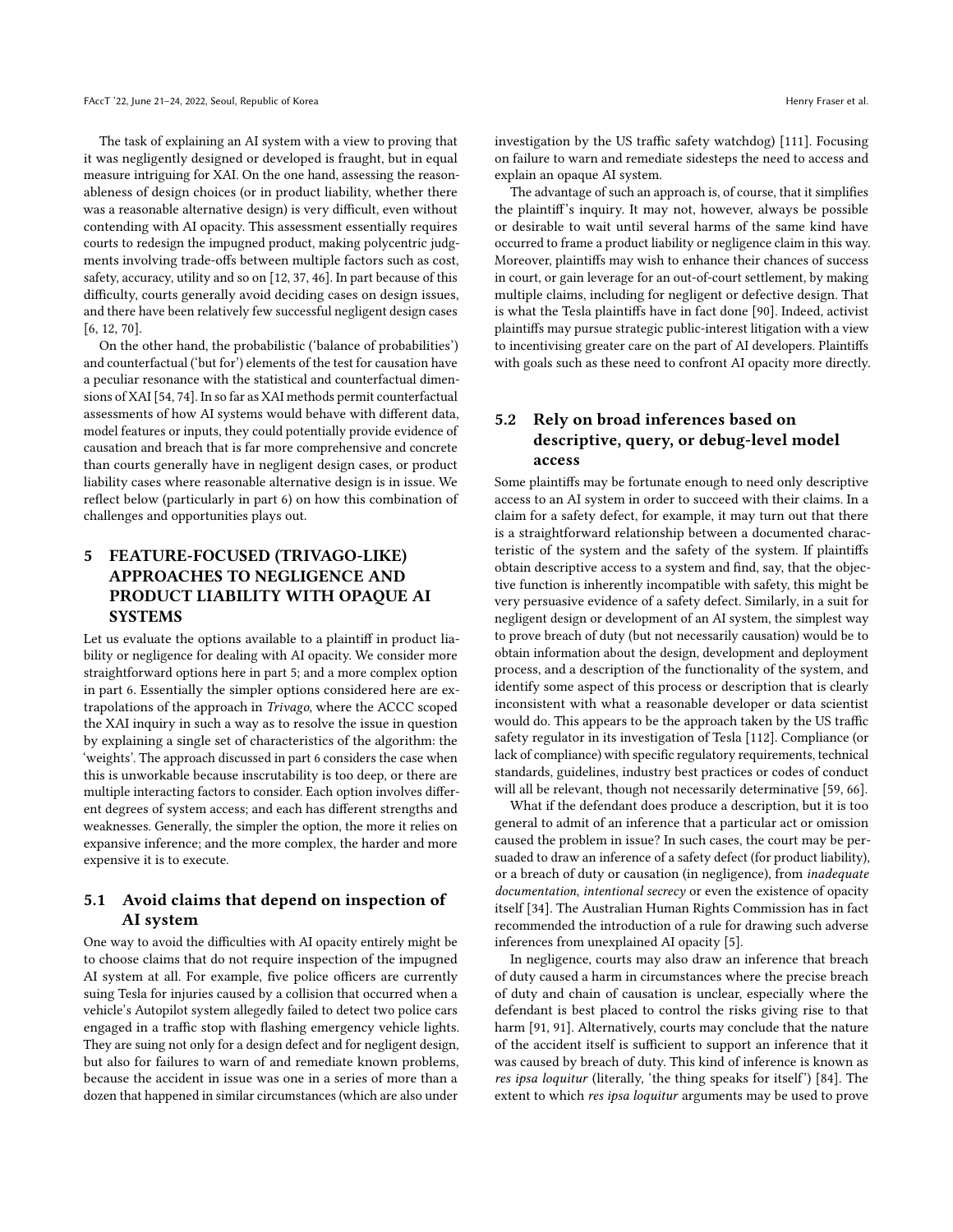a negligence or product liability claim by themselves is, however, contested and differs from jurisdiction to jurisdiction [\[4,](#page-10-42) [85,](#page-11-51) [97\]](#page-11-52).

The problem with these inferential approaches is that they require the court to make rather large leaps of reasoning, and are less likely to work where inherent inscrutability is deeper. It may be that an accident or safety risk inherent in a system is not reducible to a single feature or readily described set of features. Moreover, merely describing features does not tell you whether they could have been brought in line with the requisite level of safety by an exercise of due care (in negligence) or through a reasonable alternative design (in jurisdictions where that test is relevant to product liability). Questions of this kind require deeper consideration, possibly including a counterfactual element and empirical analysis, which we touch on in section 6.

#### 5.3 Mixing explanations and inference

The next most complex type of approach – but still fundamentally a uni-dimensional one – might be to combine explanation with inference. For example, plaintiffs could seek to show, in relation to some accident or harm, that identified instances where harm occurs are not 'out of distribution' for the AI system's intended purpose. This would involve arguing that these circumstances are reasonable inputs that a developer should have foreseen, and taken precautions against; and that the fact of the accident in such circumstances by itself indicates a safety defect, or (in negligence) a breach of duty that caused an accident. We refer to such arguments as 'banality arguments' – similar to res ipsa loquitur arguments, but grounded in explanation of the kinds of inputs to which a system ought not to respond anomalously.

Banality arguments might be possible with descriptive access only, but would tend to require a more comprehensive body of descriptive information than the kinds of inference-based arguments described above. They would likely involve analysis of the comprehensiveness or inclusiveness of the AI system's utilised training data, and evidence to substantiate such claims might include design documentation, marketing material, or documentation describing the intended purpose(s) of the AI system. For instance in the Tesla claim, the plaintiffs specifically refer to promotional tweets from Tesla CEO Elon Musk as evidence about the claimed purposes of the 'Autopilot' mode in the Tesla vehicles [\[90\]](#page-11-3)). Plaintiffs might also include appeals to statistical likelihood estimates of certain circumstances occurring (e.g. from census or other data sources).

While banality arguments do not ask quite so much of judges as the broader inferences described above, they are susceptible to the objection that any given accident is not in fact representative of the operation of the impugned AI system; that it was caused by something outside the AI developer defendant's control; or that the circumstances were not in fact banal or foreseeable. Without inspecting or testing the system itself, it is hard prove that a specific accident or event is really indicative of a broader problem with the safety of an AI system (for safety defect claims), or was actually caused by the defendant's breach of duty (negligence) rather than some other factor.

Where the court cannot be led to draw an inference from this kind of high-level picture of a system, it may be necessary to provide deeper explanations. As the Trivago case shows, reverseengineering a proxy model from publicly available or provided data may produce useful evidence with minimal access. In the context of a negligence or product liability suit, a comparable approach might be to conduct a post-hoc global feature importance analysis. If such an analysis revealed that some safety-critical feature (such as road one- or two-way status for a vehicle routing algorithm) consistently contributes insufficiently to the model output, this would be a persuasive basis for drawing an inference that an inherent feature of the system caused the harm in issue – i.e. it would be evidence of a defect, and of a causal chain between the system's development and the harm in issue.

# 6 AN EMPIRICAL-COUNTERFACTUAL APPROACH TO NEGLIGENCE AND PRODUCT LIABILITY WITH OPAQUE AI SYSTEMS

What happens when the behaviour of a system, or its safety, is not readily attributable to some (relatively) straightforward characteristic inherent in the system – such as a loss function, or weights? Or what happens when it is hard to work out what design or development step caused the system to manifest that characteristic? In other words, what happens when inherent inscrutability is deeper?

One way of dealing with this problem would be to take an empirical approach to explanation that is focused on outcomes, rather than features or characteristics of the system itself. Here we present one possible method of deriving evidence useful to a claim for negligent design, or for product liability for a safety defect, illustrated in Figure [1.](#page-7-0) It involves (1) establishing a chain of events where an AI system error leads to the harm in question; then (2) using empirical XAI methods to obtain evidence of the extent to which the system creates risk of this 'error' happening (i.e. derive an error rate in relation to some set of inputs); and finally (3) using counterfactual XAI methods to show that some reasonable alternative steps in design or development would have reduced the risk or error rate by a legally significant degree.

What is the appeal of this empirical-counterfactual approach? Plaintiffs in suits for negligence may not necessarily be able to find clear evidence of breach of duty at the outset. Likewise, plaintiffs in product liability may not at the outset be in a position clearly to attribute an accident to an inherent defect. They may therefore be faced with the challenge of working backwards from an accident or harm itself to show that it is caused by a defect (for product liability) or a specific failure of precaution amounting to a breach of duty (for negligence) [\[12\]](#page-10-39). Courts generally deal with this problem by accepting impressionistic, common-sense evidence of whether a precaution would 'more probably than not' have prevented a harm, or whether a failure of precaution more probably than not caused a harm, and to draw inferences from circumstantial evidence [\[98\]](#page-11-53). But there is an opportunity for plaintiffs to furnish more compelling arguments about negligent or defective design by leaning in to the statistical nature of AI systems.

Stapleton (an eminent tort scholar) translated the balance of probabilities standard into a formula that calls for the plaintiff to show that the defendant's negligence increased the risk of the harm occurring by more than 100%, or that the risk would have been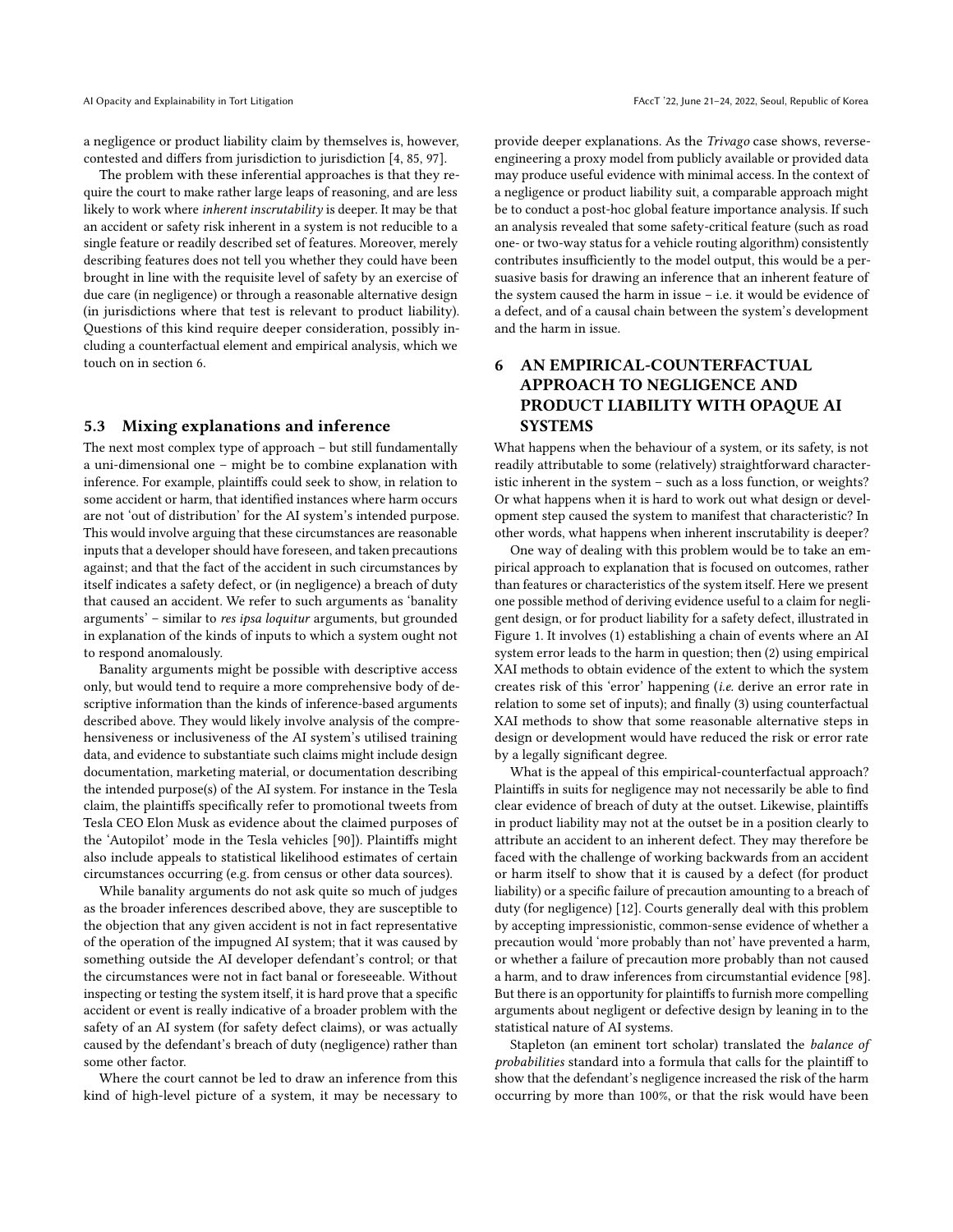<span id="page-7-0"></span>

Figure 1: An empirical-counterfactual approach to building Negligence and Product Liability claims

reduced by more than 50% had the defendant taken the requisite degree of care – i.e. the negligence more than doubled the risk [\[71\]](#page-11-54). This approach is controversial, and Stapleton herself described the test in this way precisely because she wanted to make clear the problems with taking it seriously. One such problem is that the test requires plaintiffs accurately to ascribe a probability to the background risk in the first place, and to the risk as magnified by the lack of due care. The fact that plaintiffs are generally unable to provide such evidence is a key reason why courts take a 'common sense' [\[94\]](#page-11-55), 'everyday' [\[89\]](#page-11-56) approach to causation rather than adopting a 'philosophical or scientific theory of causation' [\[83\]](#page-11-57).

None of this is to say that courts will reject good scientific or statistical evidence [\[27,](#page-10-43) [53,](#page-11-58) [92\]](#page-11-59). Counterfactual XAI could potentially allow a plaintiff in an AI case to provide concrete evidence of how alternative approaches to design and development might have prevented a harm. Such a plaintiff might even be at an advantage to a plaintiff in a normal negligence case, who may be unable to do much more than merely assert that things would have turned out differently had the defendant taken reasonable care (for example in designing and developing a product) [\[6,](#page-10-37) [46\]](#page-10-41). Counterfactual XAI methods may thus alleviate a key problem that confronts many plaintiffs in negligence.

#### 6.1 Example – object detection problem

An example helps illustrate how such an empirical approach might work. Many robotic platforms, including autonomous vehicles, depend on object detection and recognition to avoid collisions and accidents. The Tesla suit involved a crash caused by apparent object detection failure in the presence of flashing lights. In circumstances of this kind there is a clear connection between the accuracy of an object detection or classification system and the level of safety of the system. Accuracy is something that can be determined empirically using testing and validation data, rather than by way of

describing or explaining the nature of the system itself. It follows that the error rate of an object detection system makes a good target for empirical explanation.

Following the steps described above, an empirical approach to showing negligence or a safety defect in circumstances like those in the Tesla suit could perhaps then consist of: (1) establishing the nature of the error that occurred in the harmful instance  $x$ ; (2) generalizing this to an error rate  $e$  over some class of inputs  $X$ ; then (3)(a) arguing that this error rate is inconsistent with the level of safety the public is entitled to expect (for product liability); or (3)(b) providing evidence that the error rate would have been more than halved, and therefore the harm would more likely than not have been prevented, with appropriate precaution in development of the object detection system (for negligence or a reasonable alternative design claim). See figure [1](#page-7-0) above for a graphical representation.

#### 6.2 Steps 1 and 2 – The empirical part

For the empirical approach to work, the plaintiff must first establish what happened in the specific instance  $x$  that caused harm (by 'instance', we refer to a configuration of inputs to the AI system). The functional or mechanistic component of this question will to a large degree be addressed through standard civil law discovery processes, with technical matter being interpreted by expert witnesses. In an ideal world, through discovery of logging information, corroboration with witness accounts, and re-construction of an event timeline, the parties would reach a point of agreement on the relevant facts, for instance that at some given point in time, one component of the AI system generated a particular output, which through a cascade of subsequent steps, led to the harm in point.

However, a difficulty will arise where the component of the AI system generating the faulty output is opaque – for instance a deep neural network. In this situation, the parties are left with a residual 'why' beyond the mechanistic 'why'. That is, what was it about the system's inputs in case  $x$  that led to the observed (and subsequently harmful) output y, and not, in fact, some other preferred non-harmful output  $y$ ? Is there, in other words, an underlying defect? This is where XAI methods – particularly those that operate locally, may be of use.

Local XAI methods seek to 'explain' a given output of an AI system model for a specific input, typically by producing a measure of the importance of the input factors (e.g. positive or negative correlation) determining the given output. Examples of Local XAI methods include Shapley values and SHAP force and dependence graphs [\[30,](#page-10-44) [51\]](#page-10-45), LIME [\[61\]](#page-11-60), and scoped rules or 'Anchors' [\[60\]](#page-11-61). The specific way feature importance is determined is irrelevant for our present discussion, but suffice to say different local XAI methods will vary in the requisite model access and/or dataset access. As such, the plaintiff's discovery at this point will need to be guided by their expert witness as to the most appropriate methodology, and the best way to proceed in requesting discovery of the implicated opaque component of the AI system.

For instance, if a plaintiff is granted query access to the allegedly faulty object detection and classification system, as well as logging details sufficient to re-construct the harmful input instance  $x$ , they might be able to apply local XAI methods such as SHAP or LIME, and show that the object classification system's defective output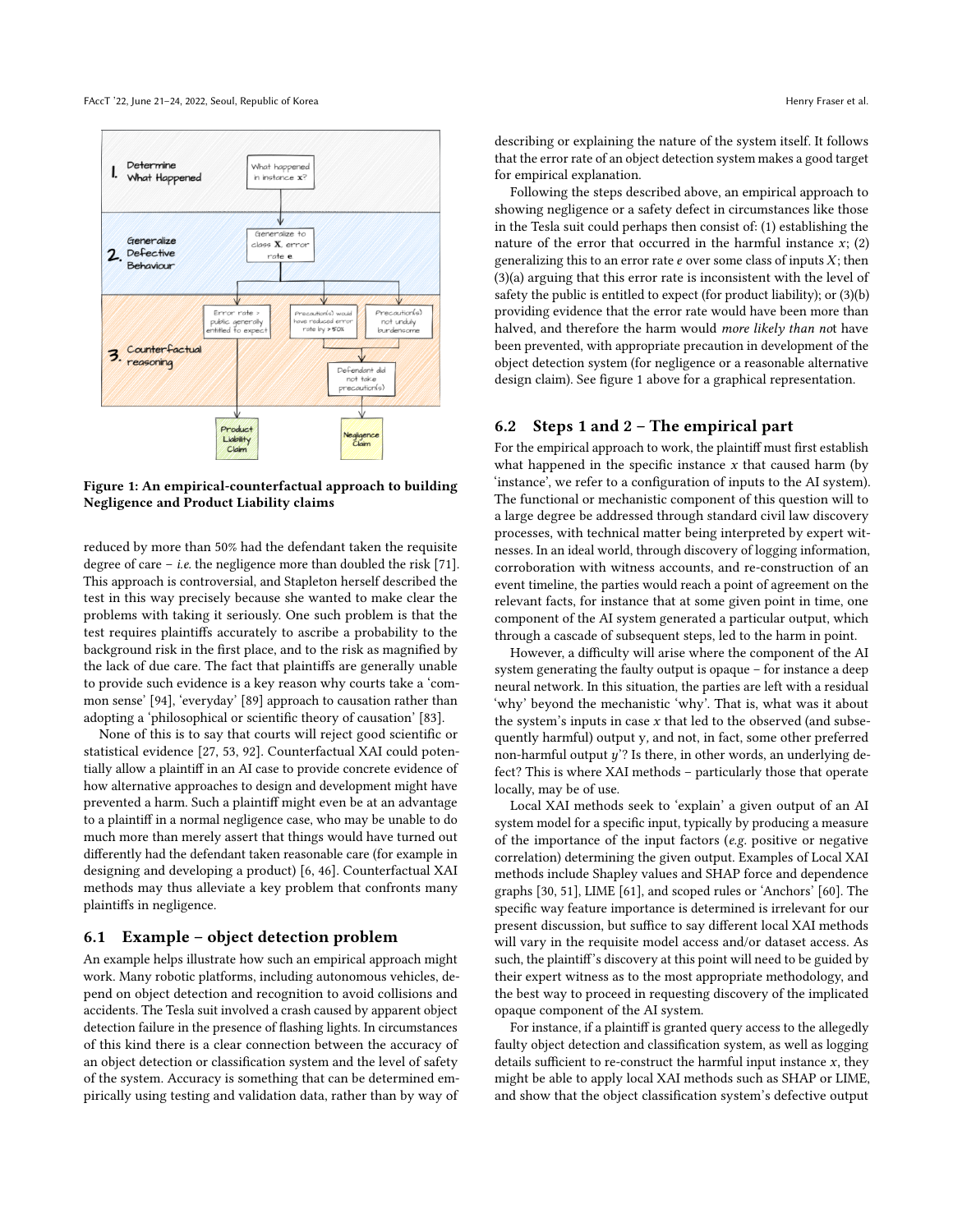was positively correlated with the some feature (such as the presence of flashing lights on an emergency vehicle). This step clearly identifies a defective AI system input-output instance for product liability causes, and serves to identify the opaque AI system as a necessary component of the breach in a negligence cause.

Next, a plaintiff could attempt to generalize this defective behaviour to an empirical error rate across a broader class of inputs. This will require a deeper level of access to the AI system. Discovery of data instances used in training or testing the AI system model, and the use of instance-based XAI methodologies or exploratory data analysis methods may be helpful here.

Instance-based or example-based XAI methods attempt to explain characteristics of a dataset generally, or part of the decision boundary of a model, by selecting or generating data instances that are representative or non-representative (referred to as 'prototypes' and 'criticisms' respectively). These methods are most useful when the input data are of a form that humans can readily interpret (such a video footage or images). Examples of instance-based XAI methods include Case-Based-Reasoning [\[65\]](#page-11-62), MMD-Critic [\[44\]](#page-10-46), ProtoDash [\[33\]](#page-10-47), and CLEAR [\[76\]](#page-11-63). Applying such a method to the instance where a harmful decision occurred might identify representative data that show the model also generates a harmful output in similar circumstances. Alternatively, applying such methods to the training data directly might indicate that the harmful instance  $x$  is not in-fact well represented in the training data (which might support an argument for breach of duty in negligence).

Returning to our example, if a plaintiff is granted access to a quantity of testing or validation data, they might be able to apply instance based XAI methods to unearth other data instances x' which lie near the decision boundary corresponding to the erroneous model output. Comparing these data with the harmful instance  $x$ might reveal common characteristics which could be used to guide a search for other similar data instances. The goal of this process is to establish a set of data instances  $X$  with shared characteristics (e.g. highways where an emergency vehicle is stopped in a shoulder lane) which can be used empirically to test the AI system. This set can then be tested to determine an error rate of the AI system over these inputs, e, which, as we show below can help furnish legal arguments for negligence and product liability.

#### 6.3 Step 3 – The counterfactual part

The final step is to explain the legal significance of the information derived from steps 1 and 2. In product liability the essential point to be demonstrated is that that the identified rate of error e is greater than a rate of error  $e'$  that the public is generally entitled<br>to expect for the class of inputs Y In perlicence, the point to be to expect for the class of inputs  $X$  In negligence, the point to be demonstrated is that the harm would more likely than not have been prevented had the defendant exercised due care (e.g. taken reasonable precautions in development). These might seem at first like the types of matters for which XAI is not well suited. Step 3 in a product liability suit depends in part on what the public thinks, rather than how the system works. Step 3 in a negligence action requires a number of extra steps in reasoning to show not only that the error rate was attributable to a failure of precaution; but also that appropriate precaution would more probably than not have prevented the particular instance of error and subsequent harm.

XAI may, however, be capable of producing uniquely clear and demonstrative evidence to that effect. If a plaintiff can show that some reasonable precaution(s) would more likely than not have prevented the harm, this is evidence of a breach of duty and of causation in negligence. It is also evidence of the existence of a reasonable alternative design for the purposes of product liability. This kind of reasoning is at its heart counterfactual. As a result, it opens the door to counterfactual XAI methods that allow plaintiffs to simulate what might have happened if such reasonable precautions had been taken.

Delving back into our example, steps 1 and 2 (described above) have furnished the plaintiff with an error rate, e for a class of inputs X. If the plaintiffs can show, using counterfactual XAI that some precaution, or set of precautions, in the design and development of the object classification system in a self-driving car would have reduced the error rate to less than half of the original rate e, then this means the precaution would more than halve the risk of the misclassification, with a commensurate reduction in the risk of the collision. Put another way, it means the failure to take the precaution more than doubled the risk of the accident-causing error, so that the error is more likely than not to be attributable to that failure. That is one way of showing 'on the balance of probabilities' that the harm would not have occurred 'but for' the defendant's failure of precaution. Since, under the empirical approach, the interrogation of the system has shown an actual error rate of e, and the plaintiff has shown that the error rate could have been substantially reduced to < 0.5 e with the counterfactual precautions, it is also straightforward to infer that the defendant did not in fact take such precautions. In jurisdictions where the proximate cause test holds sway, it may not even be necessary to show that precautions would have reduced the risk by more than half – demonstrating a smaller reduction in risk may be sufficient.

It will not suffice, though, merely to prove that the precaution would have prevented collision or reduced its risk substantially, and that the defendant did not take the precaution. The precaution must be 'reasonable', otherwise failing to take it will not be a breach of the duty of care. In determining whether a precaution is reasonable, courts consider (among other relevant factors) the probability that the harm would occur, the likely seriousness of the harm, the burden and cost of taking precautions to avoid or reduce the risk of harm, and the social utility of the activity that creates the risk of harm [\[96,](#page-11-64) [101,](#page-11-65) [102\]](#page-11-66). In other words, the court conducts an informal costbenefit analysis of precautions asserted to be required to meet the duty of care [\[28\]](#page-10-48). In cases of negligent design, questions of reasonableness of design choices (and whether some reasonably feasible alternative would have prevented the harm) are very thorny, because design choices generally involve polycentric or multi-factor trade-offs that are difficult simply to characterise as reasonable or unreasonable [\[37,](#page-10-40) [46\]](#page-10-41).

So how might a plaintiff show that a precaution would have more than halved (or at least substantially reduced) the error rate, and that it is reasonable, using XAI? The precise means of generating the explanation will depend on the AI system being discussed, and depending on the level of model access granted in discovery this could take multiple forms – for instance, with debugging access to a model, an expert witness may be able to literally train alternate versions of the AI system model of interest under varying dataset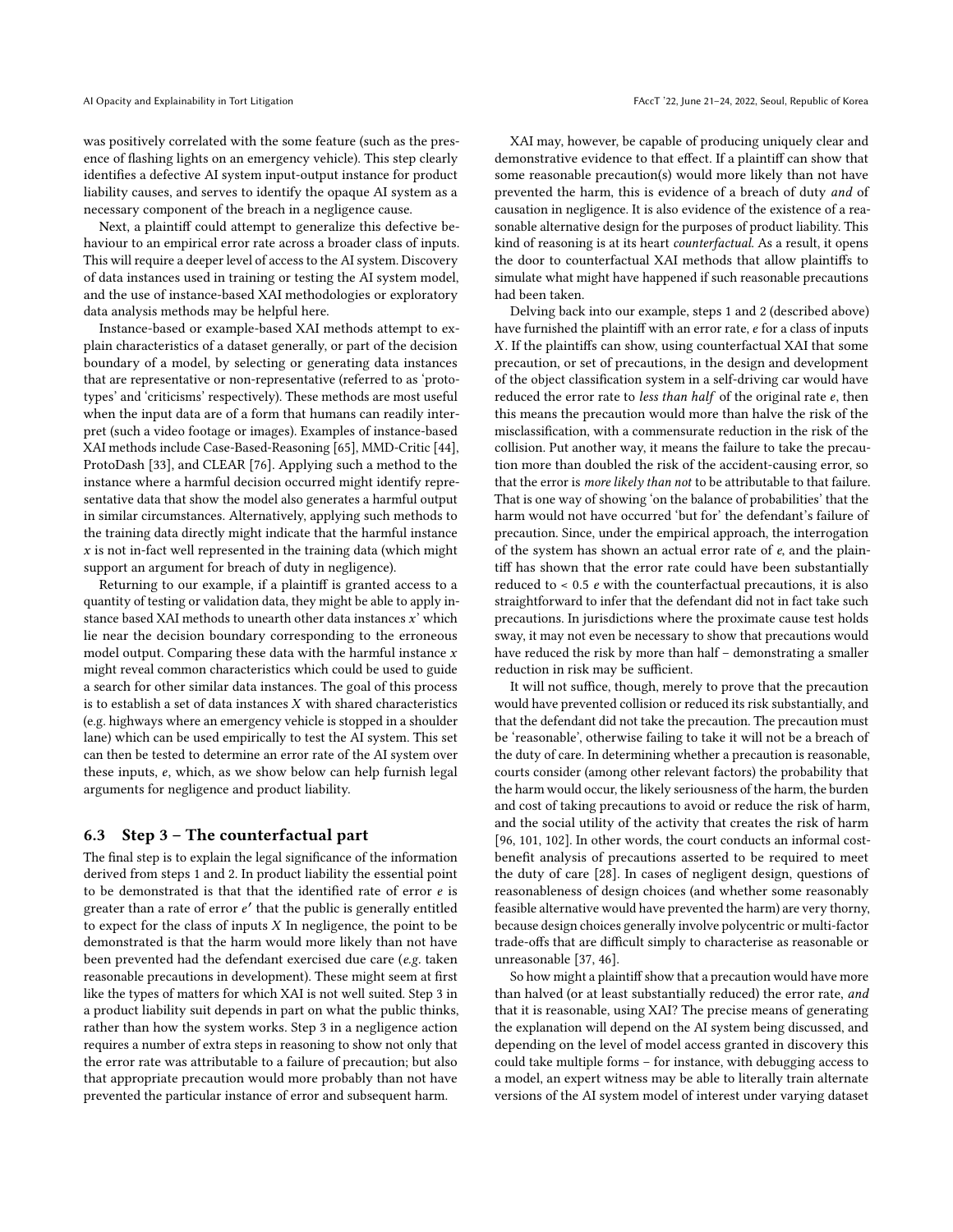perturbations, hyper-parameter adjustments, or other architectural or design choices, comparing the performance in each case with that of the deployed system. Alternatively, under query and/or descriptive model access only, an expert witness might be able to 'reverse engineer' a surrogate model that mimics the general behaviour of the AI system, but without the defective outputs. Even if this model does not internally function the same as the deployed AI system, and even if the general performance of the surrogate is reduced compared to the deployed system, the fact that it could be generated under the constraints of inspecting an AI system in the context of litigation is at the very least a good indication that the defendant could have adopted such precautions at a reasonable cost. The proviso is of course that the surrogate model would have been attainable given the state of the art at the time the defendant developed the actual system.

This counterfactual approach bears some resemblance to the kind Wachter, Mittelstadt and Russel espoused in an influential article a few years ago. They advocated a counterfactual method of explanation that would inform subjects of an automated decision how the outcome would have changed if their circumstances or conduct were different. There is, however, a key difference in the goals of counterfactual explanations of that kind, and the kind we describe here. The objective of the counterfactuals proposed by Wachter, Mittelstadt and Russel is to explain how an automated decision might have changed given different 'nearby possible worlds' where there was something different about the subject of an AI system's decision. In tort suits of the kind we contemplate, by contrast, the objective is to give a sense of 'nearby possible worlds' where there was something different about the AI system itself, such that the system would not have caused (or would have been less likely to cause) a particular accident. In short, our approach focuses on counterfactual changes to the development of the AI system, while theirs looks at changes in inputs to the already-developed AI system.

The approach we have sketched here is not intended to be formulaic or prescriptive, but rather illustrative of the kind of creative argumentation made possible when contemporary XAI practices and legal thinking are brought to bear on opaque AI systems. Granted it has several drawbacks. From a legal standpoint, the major challenge will be in convincing a court that it really would have been reasonable for the defendant to have taken the measures identified through counterfactual XAI as risk-reducing. That depends first on the plaintiff's expert witness actually identifying such measures (which is not guaranteed). Then defendants may argue that, even though the marginal cost of some particular precaution is low relative to the quantum of risk, it would be prohibitively expensive to take equivalent precautions against every one of the very many possible mechanisms through which risks might eventuate [\[19,](#page-10-49) [40,](#page-10-50) [67\]](#page-11-11). Rather than being an objection to the approach we have described though, this is a more general concern about the difficulty of setting a sensible, balanced standard of 'reasonable care' for systems that are unpredictable in nature; and for which it is impossible to foresee and prevent every possible mechanism of harm. It is beyond the scope of this paper to advocate for some particular standard of care. Courts will have to develop an approach to breach of duty that is attuned to the peculiarities of AI – and they will have to make the most of the flexibility afforded by the concept of 'reasonableness'.

But judges can only develop the law when there are cases before them. For that to happen there must be plaintiffs willing and able to present compelling evidence of the causal connection between decisions or omissions in the development of complex AI systems and subsequent harms. Our approach has the potential to contribute to that process.

The major technical challenge is that our method requires query access to the AI system – that is, the ability to interrogate the model under varying input configurations. If this level of access is not granted in discovery, other approaches might be needed. This type of model interrogation could also be particularly expensive or difficult in circumstances where the AI system is physically embodied (e.g. an autonomous vehicle) rather than virtual (e.g. a recommender system) – because the degree of control over the AI system's inputs is necessarily less in the former scenario. Where a plaintiff is not granted discovery access to (part of) the AI system dataset, then they might need to furnish their own dataset matching the data structure of the AI system, which would expose the line of argumentation to criticism about the representativeness of the computed error rates.

Nonetheless, if plaintiffs could pull it off, the actual demonstration of reasonableness of alternative development and design measures by way of counterfactual XAI methods could be superior to the impressionistic cost-benefit analysis courts often use in judging the reasonableness of the design of allegedly defective, or negligently designed, products [\[6\]](#page-10-37).

### 7 CONCLUSIONS

Our analysis of opacity in civil litigation indicates that there are several key conditions without which it will be very difficult for plaintiffs meaningfully to explain AI systems for the purposes of civil litigation. At an absolute minimum, intentional secrecy and inadequate documentation cannot be permitted to stand in the way of accountability and access to justice in relation to AI-caused harms. Drawing adverse inferences from intentional secrecy and inadequate documentation would be one way for courts to incentivize better practice on the part of AI developers. If courts do not do so, legislative intervention may be warranted [\[5\]](#page-10-6). There is a strong case for mandatory levels of documentation and logging (Europe leads the way here [\[114\]](#page-11-67)) since several of the options we consider above depend on detailed descriptive access to AI systems which is not possible without such documentation. It will also be important for courts to converge on an approach to discovery, disclosure and inspection that ensures, at a minimum, access to relevant documentation of the development of a system, and query access to the system subject to appropriate confidentiality regimes - as in Trivago. In jurisdictions where 'protection orders' and confidentiality regimes stand in the way of meaningful access of this kind [\[50\]](#page-10-27), regulatory intervention would be justified.

More generally, commentators make much of the challenges posed by AI opacity for accountability and law. Our analysis shows that explaining opaque AI systems in the context of litigation presents not only challenges, but also exciting opportunities for creative legal and technical thinking. In presenting these opportunities to use existing legal and technical tools, it is not our intention to advocate for a laissez faire approach to AI regulation, or to oppose any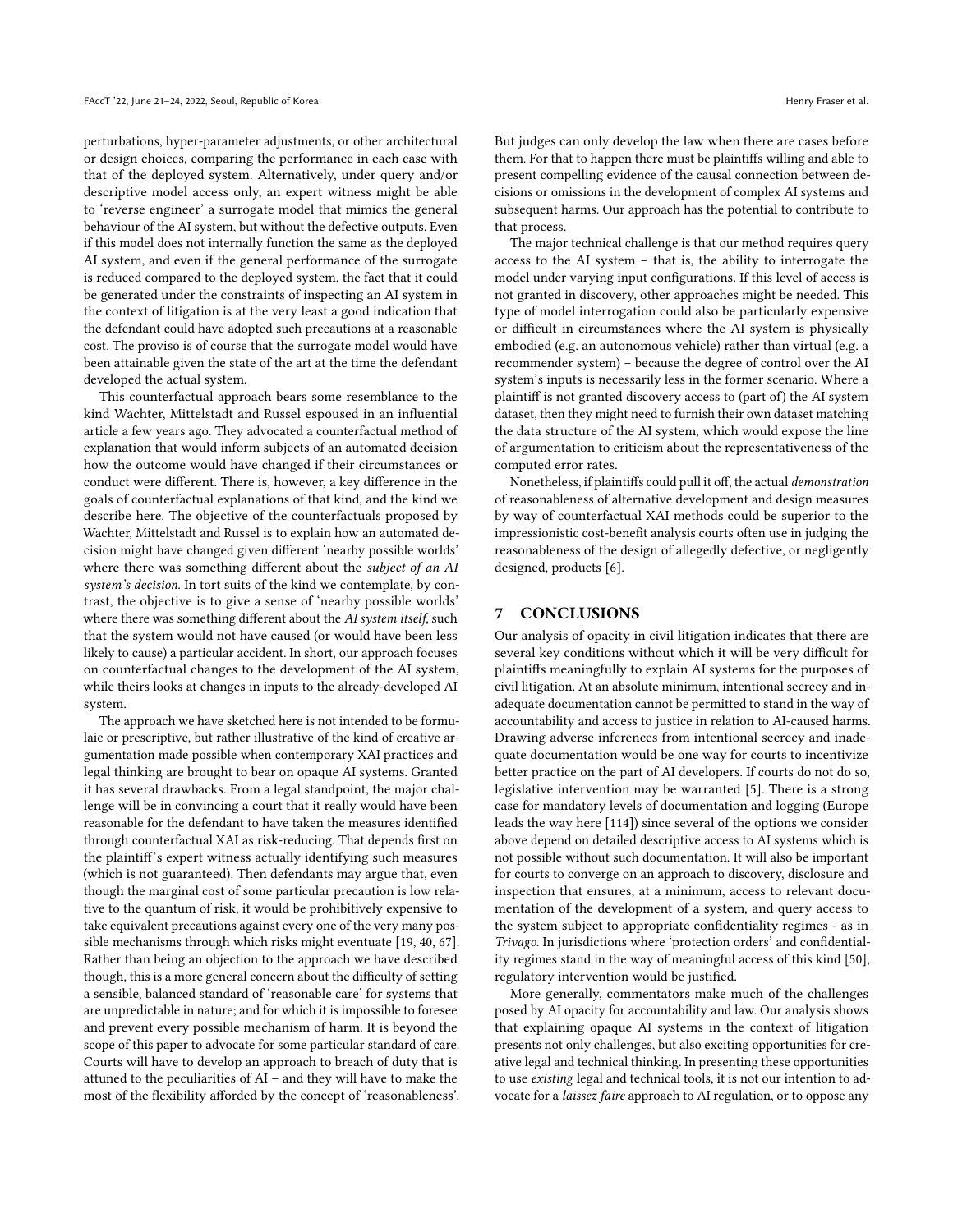particular suggestions for regulatory interventions. Nonetheless, we are pragmatists. Regulation takes time and may have powerful opponents. In the meanwhile, we should not deny redress to victims of AI-caused harm, merely on the ground that we would prefer to wait for better laws. Negligence, product liability and other torts are likely to play a significant role in AI accountability. They are the tools we have. If they are to be used to best effect, litigants need a roadmap for overcoming AI opacity. We hope in this paper to have sketched the outlines of such a roadmap.

### ACKNOWLEDGMENTS

We are grateful to Professor Dan Hunter for his advice and feedback on this paper. This research was funded by the Australian Research Council Centre of Excellence for Automated Decision-Making and Society (CE200100005). Rhyle Simcock receives support through a higher degree research scholarship funded by the Digital Media Research Centre at Queensland University of Technology.

#### **REFERENCES**

- <span id="page-10-3"></span>[1] Abdul, Ashraf et al, 'Trends and Trajectories for Explainable, Accountable and Intelligible Systems: An HCI Research Agenda' in Proceedings of the 2018 CHI Conference on Human Factors in Computing Systems (2018) 1
- <span id="page-10-4"></span>Adadi, Amina and Mohammed Berrada, 'Peeking inside the Black-Box: A Survey on Explainable Artificial Intelligence (XAI)' (2018) 6 IEEE access 52138
- <span id="page-10-33"></span>[3] Akbari, Ali et al, 'A Theoretical Insight Into the Effect of Loss Function for Deep Semantic-Preserving Learning' [2021] IEEE Transactions on Neural Networks and Learning Systems 1
- <span id="page-10-42"></span>[4] Atiyah, PS, 'Res Ipsa Loquitur in England and Australia' (1972) 35(4) The Modern Law Review 337
- <span id="page-10-6"></span>[5] Australian Human Rights Commission, Human Rights and Technology (Final Report, 2021)
- <span id="page-10-37"></span>Barker, Kit, The Law of Torts in Australia (Oxford University Press, 5th ed, 2012)
- <span id="page-10-17"></span>Benhamou, Yaniv and Justine Ferland, 'Artificial Intelligence & Damages: Assessing Liability and Calculating the Damages' (2020) forthcoming Leading Legal Disruption: Artificial Intelligence and a Toolkit for Lawyers and the Law
- <span id="page-10-12"></span>[8] Bloch-Wehba, Hannah, 'Access to Algorithms' (2019) 88(4) Fordham Law Review 1265
- <span id="page-10-15"></span>[9] Brauneis, Robert and Ellen P Goodman, 'Algorithmic Transparency for the Smart City' (2018) 20 Yale Journal of Law and Technology 103
- <span id="page-10-18"></span>[10] Buiten, Miriam, Alexandre de Streel and Martin Peitz, EU Liability Rules for the Age of Artificial Intelligence (Centre on Regulation in Europe, March 2021)
- <span id="page-10-5"></span>[11] Burrell, Jenna, 'How the Machine "Thinks": Understanding Opacity in Machine Learning Algorithms' (2016) 3(1) Big Data & Society 1
- <span id="page-10-39"></span>[12] Cane, Peter and James Goudkamp, Atiyah's Accidents, Compensation and the Law (Cambridge University Press,  $9^{\text{th}}$  ed, 2018) [<https://www.cambridge.org/core/books/atiyahs-accidents-compensation](https://www.cambridge.org/core/books/atiyahs-accidents-compensation-and-the-law/47E05F02588747B1B0AA27FD9F732391>)[and-the-law/47E05F02588747B1B0AA27FD9F732391>](https://www.cambridge.org/core/books/atiyahs-accidents-compensation-and-the-law/47E05F02588747B1B0AA27FD9F732391>)
- <span id="page-10-7"></span>[13] Cauffman, Caroline, 'Robo-Liability: The European Union in Search of the Best Way to Deal with Liability for Damage Caused by Artificial Intelligence' (2018) 25(5) Maastricht Journal of European and Comparative Law
- <span id="page-10-19"></span>[14] Chinen, Mark A, 'The Co-Evolution of Autonomous Machines and Legal Responsibility' (2016) 20 Vanderbilt Journal of Law and Technology 338
- <span id="page-10-13"></span>[15] Citron, Danielle Keats, 'Technological Due Process' (2007) 85(6) Washington University Law Review 1249
- <span id="page-10-14"></span>[16] Cobbe, Jennifer, 'Administrative Law and the Machines of Government: Judicial Review of Automated Public-Sector Decision-Making' (2019) 39(4) Legal Studies 636
- <span id="page-10-0"></span>[17] Dawson, Dave et al, Artificial Intelligence: Australia's Ethics Framework (Discussion Paper, Data61 CSIRO, 2019)
- <span id="page-10-8"></span>[18] Deeks, Ashley, 'The Judicial Demand for Explainable Artificial Intelligence' (2019) 119(7) Columbia Law Review 1829
- <span id="page-10-49"></span>[19] Desai, Deven R and Joshua A Kroll, 'Trust but Verify: A Guide to Algorithms and the Law' (2017) 31(1) Harvard Journal of Law & Technology 1
- <span id="page-10-30"></span>[20] Doshi-Velez, Finale and Been Kim, 'Towards A Rigorous Science of Interpretable Machine Learning' [2017] <arXiv:1702.08608> [cs, stat] [<http://arxiv.org/abs/1702.](http://arxiv.org/abs/1702.08608>) [08608>](http://arxiv.org/abs/1702.08608>)
- <span id="page-10-31"></span>[21] Ehsan, Upol et al, 'Expanding Explainability: Towards Social Transparency in AI Systems' in Proceedings of the 2021 CHI Conference on Human Factors in Computing Systems (2021) 1
- <span id="page-10-16"></span>[22] Engstrom, David Freeman and Daniel E Ho, 'Algorithmic Accountability in the Administrative State' (2020) 37 Yale J. on Reg. 800
- <span id="page-10-1"></span>[23] Ethics Guidelines for Trustworthy AI (European Commission: High-level Expert Group on Artificial Intelligence, 8 April 2019) [<https://digital-strategy.ec.europa.](https://digital-strategy.ec.europa.eu/en/library/ethics-guidelines-trustworthy-ai>) [eu/en/library/ethics-guidelines-trustworthy-ai>](https://digital-strategy.ec.europa.eu/en/library/ethics-guidelines-trustworthy-ai>)
- <span id="page-10-29"></span>Federal Court of Australia: Case Management Handbook (2014)
- <span id="page-10-32"></span>[25] Felzmann, Heike et al, 'Transparency You Can Trust: Transparency Requirements for Artificial Intelligence between Legal Norms and Contextual Concerns' (2019) 6(1) Big Data & Society
- <span id="page-10-2"></span>[26] Fjeld, Jessica et al, 'Principled Artificial Intelligence: Mapping Consensus in Ethical and Rights-Based Approaches to Principles for AI' [2020] (2020–1) Berkman Klein Center Research Publication
- <span id="page-10-43"></span>[27] Fleming, John G, 'Probabilistic Causation in Tort Law' (1989) 68(4) The Canadian Bar Review 661
- <span id="page-10-48"></span>[28] Fraser, Henry L and Jose-Miguel Bello y Villarino, 'Where Residual Risks Reside: A Comparative Approach to Art 9(4) of the European Union's Proposed AI Regulation' [2021] Working Draft [<https://papers.ssrn.com/abstract=3960461>](https://papers.ssrn.com/abstract=3960461>)
- <span id="page-10-28"></span>[29] Freckelton, Ian and Hugh Selby, Expert Evidence: Law, Practice, Procedure and Advocacy (Lawbook Co, 5th ed, 2013)
- <span id="page-10-44"></span>[30] Fryer, Daniel, Inga Strümke and Hien Nguyen, 'Shapley Values for Feature Selection: The Good, the Bad, and the Axioms' [2021] <arXiv:2102.10936> [cs, stat] [<http://arxiv.org/abs/2102.10936>](http://arxiv.org/abs/2102.10936>)
- <span id="page-10-20"></span>[31] Goldenfein, Jake et al, 'Through the Handoff Lens: Competing Visions of Autonomous Futures' (2020) 35(4) Berkeley Technology Law Journal 835
- <span id="page-10-21"></span>[32] Graham, Kyle, 'Of Frightened Horses and Autonomous Vehicles: Tort Law and Its Assimilation of Innovations' (2012) 52(4) Santa Clara Law Review 1241
- <span id="page-10-47"></span>[33] Gurumoorthy, Karthik S, Amit Dhurandhar and Guillermo Cecchi, 'Protodash: Fast Interpretable Prototype Selection' [2017] arXiv preprint<arXiv:1707.01212>
- <span id="page-10-9"></span>[34] Hacker, Philipp et al, 'Explainable AI under Contract and Tort Law: Legal Incentives and Technical Challenges' [2020] Artificial Intelligence and Law 1
- <span id="page-10-25"></span>[35] Hall, Stuart W, Amin Sakzad and Kim-Kwang Raymond Choo, 'Explainable Artificial Intelligence for Digital Forensics' n/a(n/a) WIREs Forensic Science e1434
- <span id="page-10-34"></span>[36] Hayward, Benjamin, 'What's in a Name?: Software, Digital Products, and the Sale of Goods' (2016) 38(4) Sydney Law Review 441
- <span id="page-10-40"></span>[37] Henderson, James A, 'Judicial Review of Manufacturers' Conscious Design Choices: The Limits of Adjudication' (1973) 73(8) Columbia Law Review 1531
- <span id="page-10-35"></span>[38] Howells, Geraint, Christian Twigg-Flesner and Chris Willett, 'Product Liability and Digital Products' in Tatiana-Eleni Synodinou et al (eds), EU Internet Law: Regulation and Enforcement (Springer International Publishing, 2017) 183 [<https:](https://doi.org/10.1007/978-3-319-64955-9_8>) [//doi.org/10.1007/978-3-319-64955-9\\_8>](https://doi.org/10.1007/978-3-319-64955-9_8>)
- <span id="page-10-22"></span>[39] Hubbard, F Patrick, 'Allocating the Risk of Physical Injury from "Sophisticated Robots": Efficiency, Fairness, and Innovation' [2016] Robot Law [<https://www-elgaronline-com.ezp01.library.qut.edu.au/view/edcoll/](https://www-elgaronline-com.ezp01.library.qut.edu.au/view/edcoll/9781783476725/9781783476725.00009.xml>) [9781783476725/9781783476725.00009.xml>](https://www-elgaronline-com.ezp01.library.qut.edu.au/view/edcoll/9781783476725/9781783476725.00009.xml>)
- <span id="page-10-50"></span>[40] Hubbard, F Patrick, 'Sophisticated Robots: Balancing Liability, Regulation, and Innovation' (2014) 66 Fla. L. Rev. 1803
- <span id="page-10-23"></span>[41] Huberman, Pinchas, 'Tort Law, Corrective Justice and the Problem of Autonomous-Machine-Caused Harm' (2021) 34(1) Canadian Journal of Law & Jurisprudence 105
- <span id="page-10-38"></span>[42] Josephson, John R and Susan G Josephson, Abductive Inference: Computation, Philosophy, Technology (Cambridge University press, 1996) [<https://www.google.com.au/books/edition/Abductive\\_Inference/](https://www.google.com.au/books/edition/Abductive_Inference/uu6zXrogwWAC?hl=en&gbpv=1&pg=PA1&printsec=frontcover>) [uu6zXrogwWAC?hl=en&gbpv=1&pg=PA1&printsec=frontcover>](https://www.google.com.au/books/edition/Abductive_Inference/uu6zXrogwWAC?hl=en&gbpv=1&pg=PA1&printsec=frontcover>)
- <span id="page-10-10"></span>[43] Katyal, Sonia K, 'Private Accountability in the Age of Artificial Intelligence' (2019) 66(1) UCLA Law Review 54
- <span id="page-10-46"></span>[44] Kim, Been, Rajiv Khanna and Oluwasanmi O Koyejo, 'Examples Are Not Enough, Learn to Criticize! Criticism for Interpretability' (2016) 29 Advances in neural information processing systems
- <span id="page-10-26"></span>[45] Krafft, Tobias D, Katharina A Zweig and Pascal D König, 'How to Regulate Algorithmic Decision-Making: A Framework of Regulatory Requirements for Different Applications' Regulation & Governance [<http://onlinelibrary.wiley.](http://onlinelibrary.wiley.com/doi/abs/10.1111/rego.12369>) [com/doi/abs/10.1111/rego.12369>](http://onlinelibrary.wiley.com/doi/abs/10.1111/rego.12369>)
- <span id="page-10-41"></span>[46] Lemer, Bruce, 'Strict Products Liability: The Problem of Improperly Designed Products' (1982) 20(2) Osgoode Hall Law Journal 250
- <span id="page-10-24"></span>[47] Lemley, Mark A and Bryan Casey, 'Remedies for Robots' (2019) 86(5) The University of Chicago Law Review 1311
- <span id="page-10-36"></span>[48] Lindsay, David F, Evana Wright and Genevieve Wilkinson, Regulating to Protect Security & Privacy in the Internet of Things (IoT): Draft Report (SSRN Scholarly Paper No 4052068, Social Science Research Network, 11 February 2022) [<https:](https://papers.ssrn.com/abstract=4052068>) [//papers.ssrn.com/abstract=4052068>](https://papers.ssrn.com/abstract=4052068>)
- <span id="page-10-11"></span>[49] Liu, Han-Wei, Ching-Fu Lin and Yu-Jie Chen, 'Beyond State v Loomis: Artificial Intelligence, Government Algorithmization and Accountability' (2019) 27(2) International Journal of Law and Information Technology 122
- <span id="page-10-27"></span>[50] Loren, Lydia Pallas and Andy Johnson-Laird, 'Computer Software-Related Litigation: Discovery and the Overly-Protective Order' (2012) 6 Lewis and Clark Law Review 75
- <span id="page-10-45"></span>[51] Lundberg, Scott M and Su-In Lee, 'A Unified Approach to Interpreting Model Predictions' in Proceedings of the 31st International Conference on Neural Information Processing Systems (2017) 4768